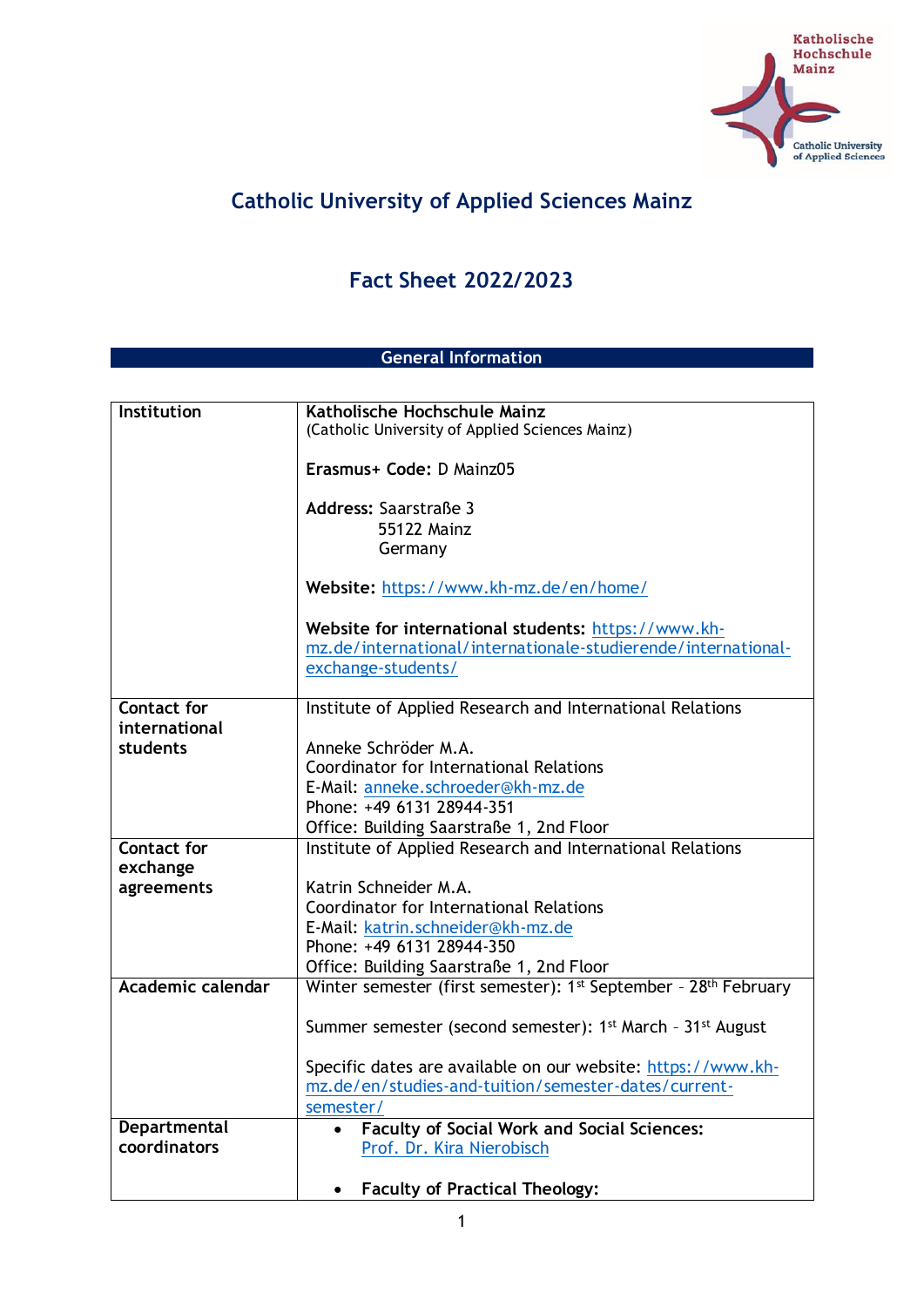

| Prof. Dr. Christian Fröhling                                         |  |
|----------------------------------------------------------------------|--|
| <b>Faculty of Healthcare and Nursing:</b><br>Prof. Dr. Andrea Reißig |  |

| <b>Academic Information</b> |
|-----------------------------|
|                             |

| <b>Study programmes</b> | <b>Faculty of Social Work and Social Sciences:</b>                |
|-------------------------|-------------------------------------------------------------------|
| and language of         | B.A. in Social Work                                               |
| instruction             | International B.A. in Social Sciences: Migration and              |
|                         | Integration                                                       |
|                         | M.A. in Social Work: Counselling and Case Management<br>$\bullet$ |
|                         | Double Degree in Social Work/Practical Theology<br>$\bullet$      |
|                         | <b>Faculty of Practical Theology:</b>                             |
|                         | • B.A. in Practical Theology                                      |
|                         | <b>Faculty of Healthcare and Nursing:</b>                         |
|                         | B.Sc. in Healthcare and Nursing                                   |
|                         | M.A. in Management in Healthcare and Nursing                      |
|                         | M.A. in Education in Healthcare and Nursing                       |
|                         | M.Sc. Clinical Expertise in Healthcare and Nursing<br>$\bullet$   |
|                         |                                                                   |
|                         | Please note that the language of instruction for most of our      |
|                         | programmes is German, with the exception of the international     |
|                         | B.A. Social Sciences: Migration and Integration, which is taught  |
|                         | in English and German.                                            |
|                         | Exchange students who do not have sufficient German               |
|                         | proficiency may attend the English taught courses only.           |
|                         | More information about our faculties and programmes is            |
|                         | available on our website: https://www.kh-mz.de/en/studies-        |
|                         | and-tuition/                                                      |
| Course catalogue        | Attendance and participation in the courses are mandatory.        |
|                         |                                                                   |
|                         | The course catalogue for the upcoming semester will be            |
|                         | published on Kathi-Net, our data management system, by the        |
|                         | end of the current semester. In the meantime, you can have a      |
|                         | look at the prior semester (e.g. winter semester 2021/22).        |
|                         | An overview of the current English taught courses is available    |
|                         | here: https://www.kh-                                             |
|                         | mz.de/fileadmin/user_upload/IFB/Dokumente/Internationales_Incomi  |
|                         | ng/BAMI English Modules 2022-2023 with module description.pdf     |
|                         |                                                                   |
|                         | It is important that every exchange student registers to his/her  |
|                         | courses at the beginning of the semester.                         |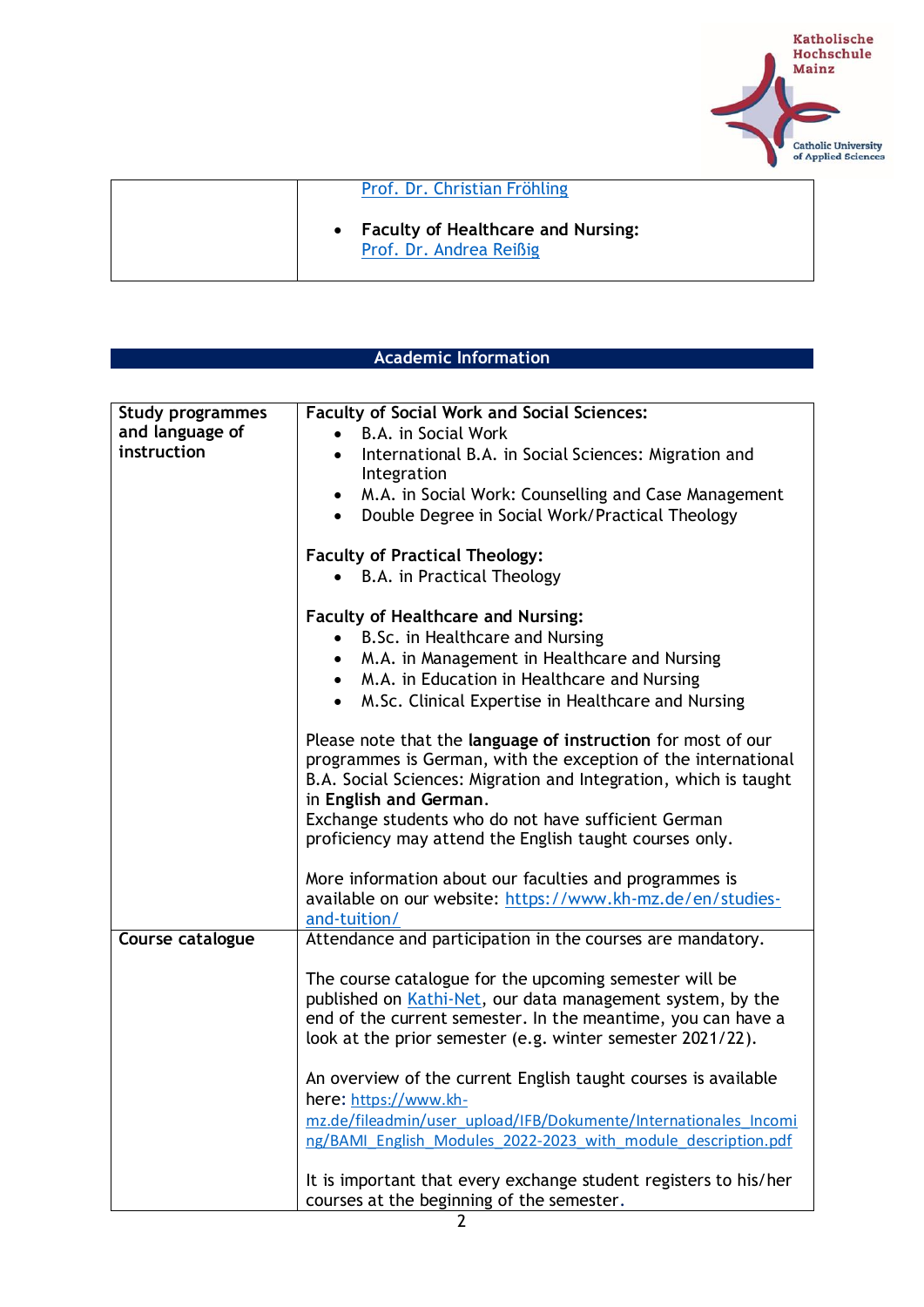

| <b>ECTS and grading</b> | Exchange students are recommended to take courses worth 15<br>to 30 ECTS per semester. |
|-------------------------|----------------------------------------------------------------------------------------|
|                         | The grading scale runs from 1.0 (highest) to 4.0 (lowest).                             |
| Transcript of           | The official transcript of records of each student will be sent to                     |
| <b>Records</b>          | the international office of the home university.                                       |
| Semester fees           | Enrolment takes place after arrival in Mainz on the induction                          |
|                         | day.                                                                                   |
|                         |                                                                                        |
|                         | All students (German and international) are required to pay a                          |
|                         | semester fee, which is approximately 360 EUR.                                          |
|                         | The semester fee is a contribution to cover the costs of social                        |
|                         | care, as well as the semester ticket covering the free use of                          |
|                         | public transport in the Rhine-Main region throughout the                               |
|                         | semester. This is not a tuition fee. Exchange students pay                             |
|                         | normal tuition fees to their home institution as appropriate.                          |
|                         | They will not have to pay for tuition at CUAS Mainz.                                   |

## **Exchange Information**

| Nomination      | Winter semester: 15 <sup>th</sup> May                                               |
|-----------------|-------------------------------------------------------------------------------------|
| deadlines*      | Summer semester: 15 <sup>th</sup> November                                          |
|                 |                                                                                     |
|                 | *Please note that a nomination of the home university is only required for exchange |
|                 | students from our partner universities and not for free movers.                     |
| Application     | Winter semester: 31 <sup>st</sup> May<br>$\bullet$                                  |
| deadlines       | Summer semester: 1 <sup>st</sup> December                                           |
|                 |                                                                                     |
|                 | Applications have to be handed in via our mobility portal before                    |
|                 | the deadline.                                                                       |
| Application     | Passport copy                                                                       |
| documents       | Transcript of records                                                               |
|                 | Proof of language proficiency                                                       |
|                 | Proof of health insurance                                                           |
|                 | <b>CV</b>                                                                           |
| Language        | • For German classes: German B2 (CEFR)                                              |
| requirements    | For English classes: English B2 (CEFR)                                              |
| Costs of living | The average budget for living and studying in Mainz is between                      |
|                 | 700 and 850 EUR per month, but the actual costs of living                           |
|                 | depend on the personal expenses.                                                    |
|                 |                                                                                     |
|                 | Accommodation: approx. 300-500 EUR per month<br>٠                                   |
|                 | Food: approx. 180 EUR per month<br>$\bullet$                                        |
|                 | Semester fee: approx. 360 EUR per semester (including                               |
|                 | free use of public transport in the Rhine-Main region)                              |
|                 | Health insurance: approx. 90 EUR per month                                          |
|                 | Personal expenses<br>$\bullet$                                                      |
|                 |                                                                                     |